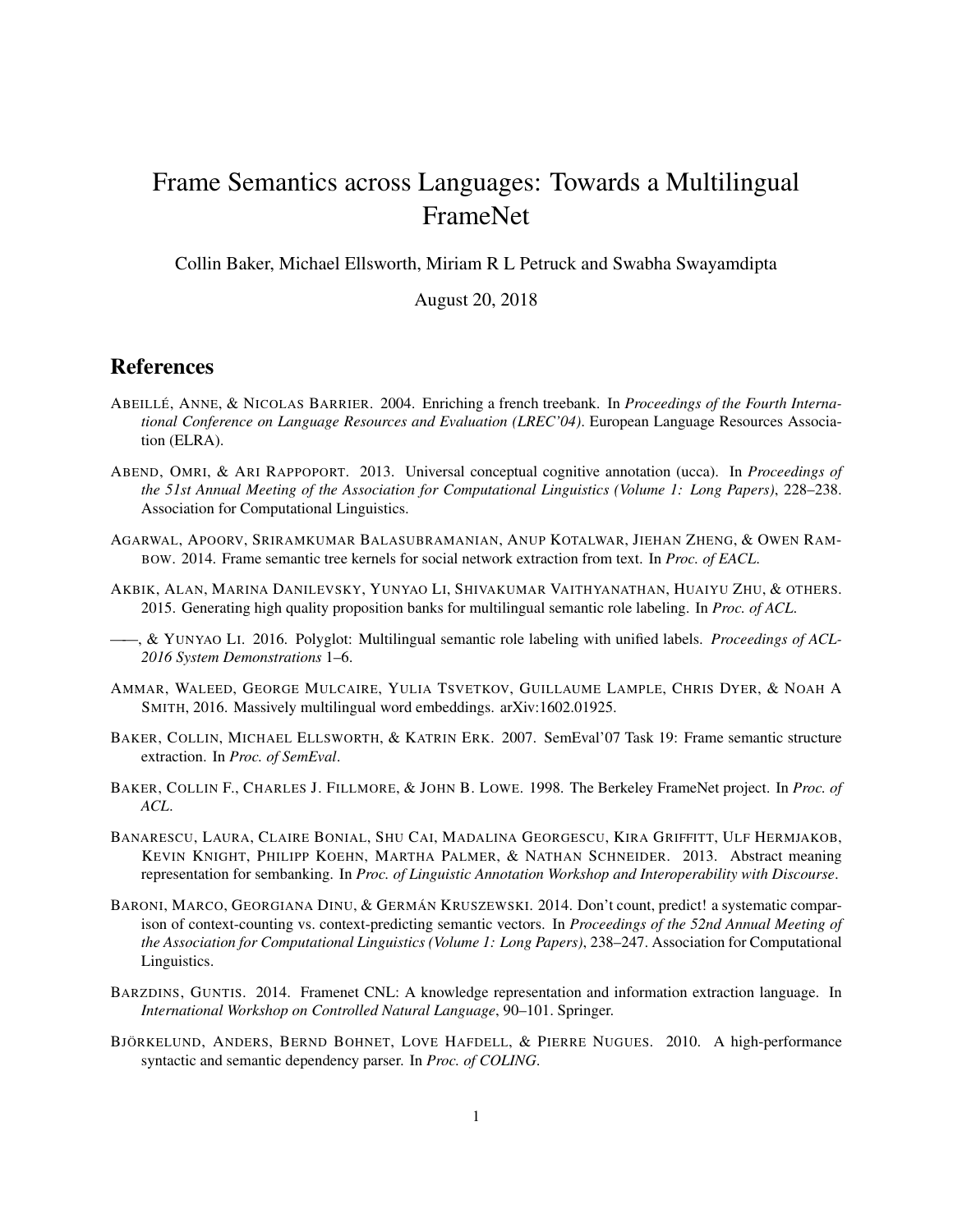- BJÖRKELUND, ANDERS, LOVE HAFDELL, & PIERRE NUGUES. 2009. Multilingual semantic role labeling. In *Proc. of CoNLL*.
- BOAS, HANS C. (ed.) 2009a. *Multilingual FrameNets in Computational Lexicography: Methods and Applications*. Mouton de Gruyter.
- —— 2009b. Semantic frames as interlingual representations for multilingual lexical databases. In *Multilingual FrameNets in Computational Lexicography: Methods and Applications*, ed. by Hans C. Boas, 59–100. Mouton de Gruyter.
- —— 2014. Zur Architektur einer konstruktionsbasierten Grammatik des Deutschen. In *Grammatik als Inventar von Konstruktionen? Sprachliches Wissen im Fokus der Konstruktionsgrammatik*, ed. by A. Ziem & A. Lasch. Berlin/New York: de Gruyter.
- ——, RYAN DUX, & ALEXANDER ZIEM. 2016. Frames and Constructions in an online learner's dictionary of German. In *Applied Construction Gammar*, ed. by S. De Knop & Gaefanelle Guilquin, 303–326. de Gruyter.
- BOJANOWSKI, PIOTR, EDOUARD GRAVE, ARMAND JOULIN, & TOMAS MIKOLOV. 2016. Enriching word vectors with subword information. *arXiv preprint arXiv:1607.04606* .
- BORIN, LARS, DANA DANÉLLS, MARKUS FORSBERG, DIMITRIOS KOKKINAKIS, & MARIA TOPOROWSKA GRONOSTAJ. 2010. The Past Meets the Present in Swedish FrameNet++. In *Proceedings of EURALEX 14*, 269–281. EURALEX.
- ——, MARKUS FORSBERG, KARIN FRIBERG HEPPIN, RICHARD JOHANSSON, & ANNIKA KJELLANDSSON. 2012. Search result diversification methods to assist lexicographers. In *Proceedings of the Sixth Linguistic Annotation Workshop*, 113–117. Association for Computational Linguistics.
- ——, MARKUS FORSBERG, & LENNART LÖNNGREN. 2013. SALDO: a touch of yin to WordNet's yang. *Language Resources and Evaluation* 47.1191–1211.
- BOTSCHEN, TERESA, IRYNA GUREVYCH, JAN-CHRISTOPH KLIE, HATEM MOUSSELLY SERGIEH, & STEFAN ROTH. 2018. Multimodal frame identification with multilingual evaluation. In *Proc. of ACL*.
- ——, HATEM MOUSSELLY-SERGIEH, & IRYNA GUREVYCH. 2017. Prediction of frame-to-frame relations in the FrameNet hierarchy with frame embeddings. In *Proceedings of the 2nd Workshop on Representation Learning for NLP (RepL4NLP)*, 146–156.
- BRANTS, SABINE, STEFANIE DIPPER, SILVIA HANSEN, WOLFGANG LEZIUS, & GEORGE SMITH. 2002. The TIGER Treebank. In *Proceedings of the Workshop on Treebanks and Linguistic Theories*, Sozopol.
- BRYL, VOLHA, SARA TONELLI, CLAUDIO GIULIANO, & LUCIANO SERAFINI. 2012. A Novel FrameNet-based Resource for the Semantic Web. In *Proceedings of ACM Symposium on Appliced Computing (SAC)*, Riva del Garda (Trento), Italy.
- BURCHARDT, ALJOSCHA, KATRIN ERK, ANETTE FRANK, ANDREA KOWALSKI, SEBASTIAN PADÓ, & MANFRED PINKAL. 2009a. Using FrameNet for the semantic analysis of German: Annotation, representation, and automation. In *Multilingual FrameNets in Computational Lexicography*, ed. by Hans C. Boas, 209–244. Mouton.
- ——, & ANETTE FRANK. 2006. Approaching textual entailment with lfg and framenet frames. In *Proc. of PASCAL RTE Challenge Workshop.*. Citeseer.
- ——, & MARCO PENNACCHIOTTI. 2008. FATE: a FrameNet-Annotated Corpus for Textual Entailment. In *Proceedings of LREC 2008*.
- ——, MARCO PENNACHIOTTI, STEFAN THATER, & MANFRED PINKAL. 2009b. Assessing the impact of frame semantics on textual entailment. *Natural Language Engineering* 15.527–550.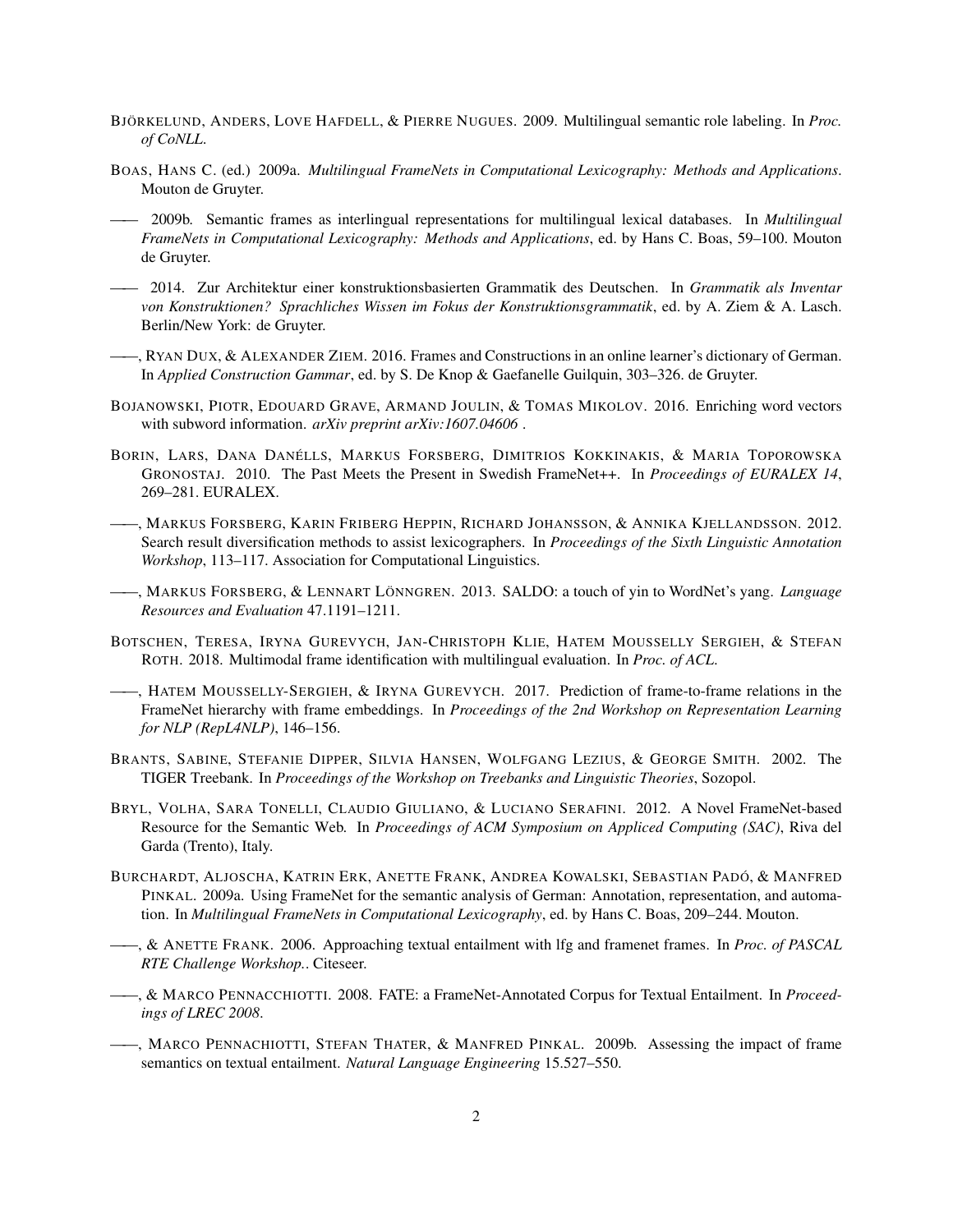- CANDITO, MARIE, PASCAL AMSILI, LUCIE BARQUE, FARAH BENAMARA, GAËL DE CHALENDAR, MARIANNE DJEMAA, PAULINE HAAS, RICHARD HUYGHE, YVETTE YANNICK MATHIEU, PHILIPPE MULLER, & OTHERS. 2014. Developing a French FrameNet: Methodology and first results. In *LREC-The 9th edition of the Language Resources and Evaluation Conference*.
- ——, & DJAMÉ SEDDAH. 2012. Le corpus Sequoia: annotation syntaxique et exploitation pour l'adaptation d'analyseur par pont lexical. In *TALN 2012-19e conférence sur le Traitement Automatique des Langues Naturelles*.
- CARPUAT, MARINE. 2009. One translation per discourse. In *Proceedings of the Workshop on Semantic Evaluations: Recent Achievements and Future Directions*, 19–27. Association for Computational Linguistics.
- CARRERAS, XAVIER, & LLUÍS MÀRQUEZ. 2005. Introduction to the CoNLL-2005 shared task: Semantic role labeling. In *Proc. of CoNLL*.
- CARUANA, RICH. 1997. Multitask learning. *Machine Learning* 28.
- CHANG, NANCY, PRAVEEN PARITOSH, DAVID HUYNH, & COLLIN BAKER. 2015. Scaling Semantic Frame Annotation. In *Proceedings of The 9th Linguistic Annotation Workshop*, 1–10, Denver, Colorado, USA. Association for Computational Linguistics.
- CHE, WANXIANG, ZHENGHUA LI, YUXUAN HU, YONGQIANG LI, BING QIN, TING LIU, & SHENG LI. 2008. A cascaded syntactic and semantic dependency parsing system. In *Proc. of CoNLL*.
- ——, ZHENGHUA LI, YONGQIANG LI, YUHANG GUO, BING QIN, & TING LIU. 2009. Multilingual dependencybased syntactic and semantic parsing. In *Proc. of CoNLL*.
- CHEN, YUN-NUNG, WILLIAM YANG WANG, & ALEXANDER I RUDNICKY. 2013. Unsupervised induction and filling of semantic slots for spoken dialogue systems using frame-semantic parsing. In *Proc. of ASRU-IEEE*.
- CIARAMITA, MASSIMILIANO, GIUSEPPE ATTARDI, FELICE DELL'ORLETTA, & MIHAI SURDEANU. 2008. DeSRL: A linear-time semantic role labeling system. In *Proc. of CoNLL*.
- COLLOBERT, RONAN, JASON WESTON, LÉON BOTTOU, MICHAEL KARLEN, KORAY KAVUKCUOGLU, & PAVEL KUKSA. 2011. Natural language processing (almost) from scratch. *Journal of Machine Learning Research* 12.2493–2537.
- CONNEAU, ALEXIS, GUILLAUME LAMPLE, MARC'AURELIO RANZATO, LUDOVIC DENOYER, & HERVÉ JÉGOU, 2017. Word translation without parallel data. arXiv:1710.04087.
- COPESTAKE, ANN, & DAN FLICKINGER. 2000. An open source grammar development environment and broadcoverage English grammar using HPSG. In *Proc. of LREC*.
- COSTA, ALEXANDRE DINIZ, & TIAGO TIMPONI TORRENT. 2017. A modelagem computacional do domínio dos esportes na FrameNet Brasil (the computational modeling of the sports domain in FrameNet Brasil)[in portuguese]. In *Proceedings of the 11th Brazilian Symposium in Information and Human Language Technology*, 201–208.
- COYNE, BOB, ALEX KLAPHEKE, MASOUD ROUHIZADEH, RICHARD SPROAT, & DANIEL BAUER. 2012. Annotation tools and knowledge representation for a text-to-scene system. In *Proc. of COLING*.
- CROCE, DANILO, CRISTINA GIANNONE, PAOLO ANNESI, & ROBERTO BASILI. 2010. Towards open-domain semantic role labeling. In *Proc. of ACL*, 237–246. Association for Computational Linguistics.
- DA COSTA, ALEXANDRE DINIZ, MAUCHA ANDRADE GAMONAL, VANESSA MARIA RAMOS LOPES PAIVA, CÃO NATÁLIA DUARTE MAR}, SIMONE RODRIGUES PERON-CORRÊA, VÂNIA GOMES DE ALMEIDA, ELY EDI-SON DA SILVA MATOS, & TIAGO TIMPONI TORRENT. 2018. FRAMENET-BASED MODELING OF THE DO-MAINS OF TOURISM AND SPORTS FOR THE DEVELOPMENT OF A PERSONAL TRAVEL ASSISTANT APPLICA-TION. IN *Proceedings of the International FameNet Workshop 2018: Multilingual FrameNets and Constructions*.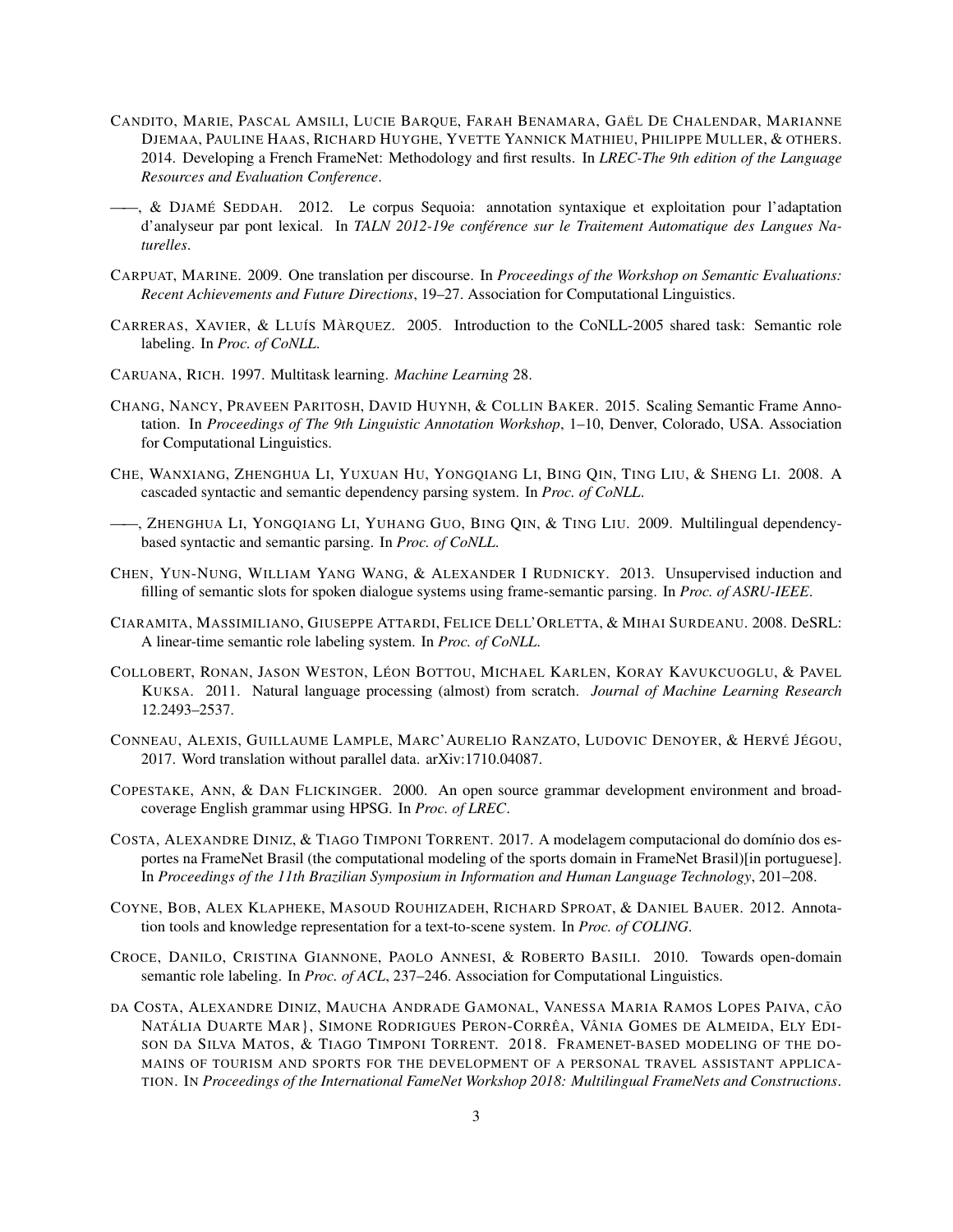- DAS, DIPANJAN, DESAI CHEN, ANDRÉ F. T. MARTINS, NATHAN SCHNEIDER, & NOAH A. SMITH. 2014A. FRAME-SEMANTIC PARSING. *Computational Linguistics* 40.
- ——, DESAI CHEN, ANDRÉ FT MARTINS, NATHAN SCHNEIDER, & NOAH A SMITH. 2014B. FRAME-SEMANTIC PARSING. *Computational linguistics* 40.9–56.
- ——, ANDRÉ F. T. MARTINS, & NOAH A. SMITH. 2012. AN EXACT DUAL DECOMPOSITION ALGORITHM FOR SHALLOW SEMANTIC PARSING WITH CONSTRAINTS. IN *Proc. of \*SEM*.
- ——, NATHAN SCHNEIDER, DESAI CHEN, & NOAH A. SMITH. 2010. PROBABILISTIC FRAME-SEMANTIC PARS-ING. IN *Proceedings of the North American Chapter of the Association for Computational Linguistics Human Language Technologies Conference*, LOS ANGELES.
- **——, & NOAH A SMITH. 2011. SEMI-SUPERVISED FRAME-SEMANTIC PARSING FOR UNKNOWN PREDICATES.** IN *Proc. of ACL*.
- DAVIS, R., H. SHROBE, & P. SZOLOVITS. 1993. WHAT IS A KNOWLEDGE REPRESENTATION? *AI Magazine* 14.17–33.
- DOLBEY, ANDREW, 2009. *BioFrameNet: a FrameNet Extension to the Domain of Molecular Biology*. UC BERKE-LEY DISSERTATION.
- DOWTY, DAVID. 1991. THEMATIC PROTO-ROLES AND ARGUMENT SELECTION. *language* 67.547–619.
- DUMITRACHE, ANCA, LORA AROYO, & CHRIS WELTY, 2018. CAPTURING AMBIGUITY IN CROWDSOURCING FRAME DISAMBIGUATION. ARXIV:1805.00270 [CS.CL].
- DUNIETZ, JESSE, 2018. *Annotating and Automatically Tagging Constructions of Causal Language*. CARNEGIE MELON UNIVERSITY DISSERTATION.
- -, LORI LEVIN, & MIRIAM R. L. PETRUCK. 2017. CONSTRUCTION DETECTION IN A CONVENTIONAL NLP PIPELINE. TECHNICAL REPORT SS-17-02, AAAI.
- ERK, KATRIN, DIANA MCCARTHY, & NICHOLAS GAYLORD. 2013. MEASURING WORD MEANING IN CONTEXT. *Computational Linguistics* .
- FILLMORE, CHARLES J. 1976A. FRAME SEMANTICS AND THE NATURE OF LANGUAGE. *Annals of the New York Academy of Sciences: Conference on the Origin and Development of Language and Speech* 280.20–32.
- —— 1976B. FRAME SEMANTICS AND THE NATURE OF LANGUAGE. *Annals of the New York Academy of Sciences* 280.20–32.
- —— 2012. ENCOUNTERS WITH LANGUAGE. *Computational Linguistics* 38.701–718.
- ——, & COLLIN F. BAKER. 2010. A FRAMES APPROACH TO SEMANTIC ANALYSIS. IN *Oxford Handbook of Linguistic Analysis*, ED. BY BERND HEINE & HEIKO NARROG, 313–341. OUP. THIS IS CHAPTER 13 IN 1ST EDITION, 33 IN 2ND EDITION.
- FILLMORE, CHARLES, J. 2008. BORDER CONFLICTS: FRAMENET MEETS CONSTRUCTION GRAMMAR. IN *Proceedings of the 13th Euralex International Congress*, ED. BY ELISANDA BERNAL & JANET DECESARIS, 49–48. UNIVERSITAT POMPEU FABRA, UNIVERSITAT POMPEU FABRA.
- ——, RUSSELL LEE-GOLDMAN, & RUSSELL RHODES. 2012A. THEFRAMENET CONSTRUCTICON. IN *Sign-based Construction Grammar*, ED. BY HANS C. BOAS & IVAN S. SAG, 309–372. CSLI.
- ——, ——, & ——. 2012B. THEFRAMENET CONSTRUCTICON. IN *Sign-based Construction Grammar*, ED. BY HANS C. BOAS & IVAN S. SAG, 309–372. CSLI.
- FIRTH, J. R. 1957. *Papers in Linguistics 1934–1951*. LONDON: OXFORD UNIVERSITY PRESS.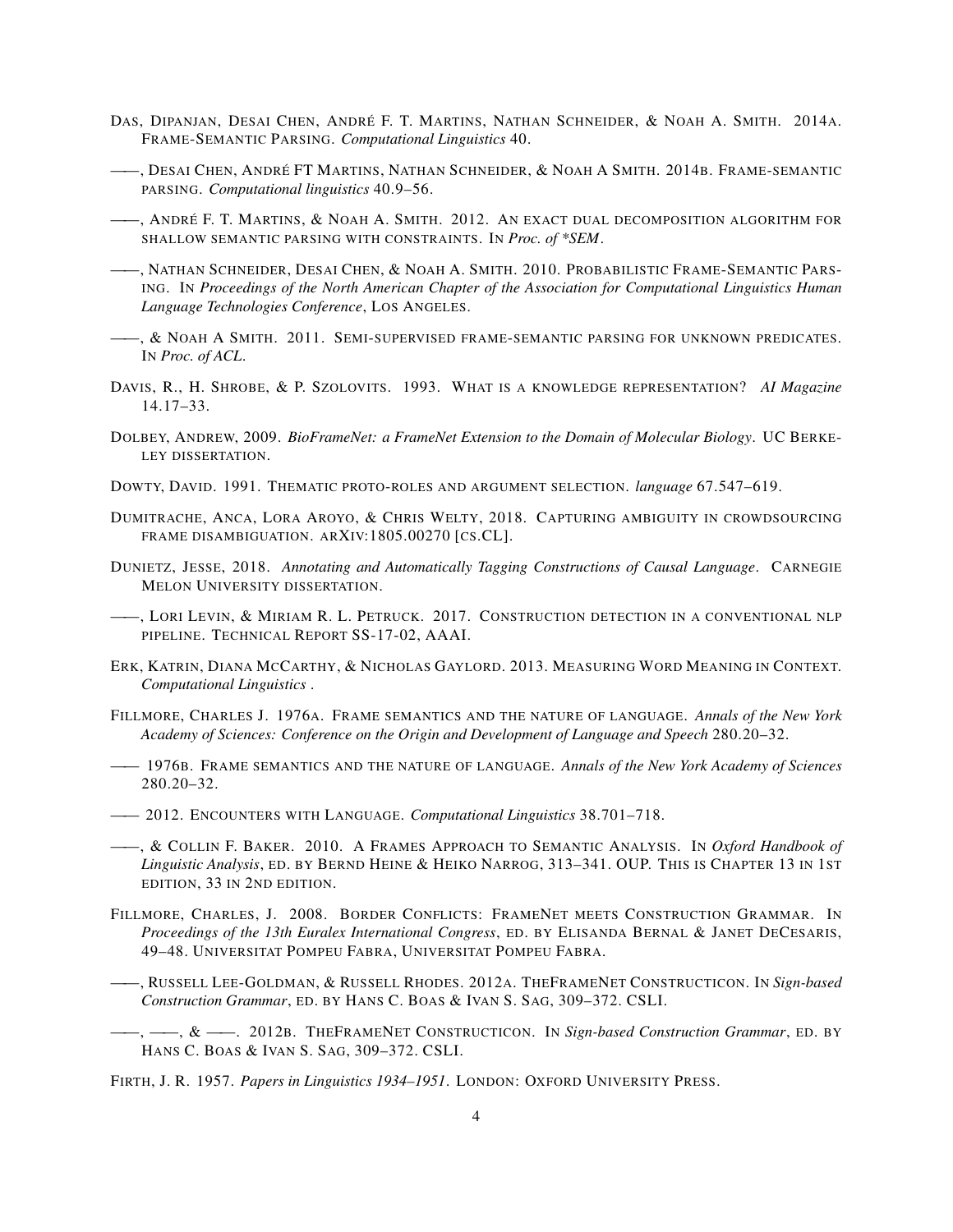- FITZGERALD, NICHOLAS, JULIAN MICHAEL, LUHENG HE, & LUKE ZETTLEMOYER. 2018. LARGE-SCALE QA-SRL PARSING. IN *Proc. of ACL*.
- ——, OSCAR TÄCKSTRÖM, KUZMAN GANCHEV, & DIPANJAN DAS. 2015. SEMANTIC ROLE LABELING WITH NEURAL NETWORK FACTORS. IN *Proc. of EMNLP*.
- FOLAND, WILLIAM R., & JAMES MARTIN. 2015. DEPENDENCY BASED SEMANTIC ROLE LABELING USING CONVOLUTIONAL NEURAL NETWORKS. IN *Proc. of \*SEM*.
- FONTENELLE, THIERRY (ED.) 2003. *International Journal of Lexicography–Special Issue on FrameNet*, VOL-UME 16. OXFORD UNIVERSITY PRESS.
- FÜRSTENAU, HAGEN, & MIRELLA LAPATA. 2012. SEMI-SUPERVISED SEMANTIC ROLE LABELING VIA STRUC-TURAL ALIGNMENT. *Computational Linguistics* 38.135–171.
- GALE, WILLIAM A, KENNETH W CHURCH, & DAVID YAROWSKY. 1992. USING BILINGUAL MATERIALS TO DEVELOP WORD SENSE DISAMBIGUATION METHODS. IN *Proceedings of the International Conference on Theoretical and Methodological Issues in Machine Translation*, 101–112.
- GESMUNDO, ANDREA, JAMES HENDERSON, PAOLA MERLO, & IVAN TITOV. 2009. A LATENT VARIABLE MODEL OF SYNCHRONOUS SYNTACTIC-SEMANTIC PARSING FOR MULTIPLE LANGUAGES. IN *Proc. of CoNLL*.
- GILDEA, DANIEL, & DANIEL JURAFSKY. 2002. AUTOMATIC LABELING OF SEMANTIC ROLES. *Computational Linguistics* 28.245–288.
- **——, & MARTHA PALMER. 2002. THE NECESSITY OF PARSING FOR PREDICATE ARGUMENT RECOGNITION. IN** *Proc. of ACL*.
- GIMÉNEZ, JESÚS, & LLUÍS MÀRQUEZ. 2007. LINGUISTIC FEATURES FOR AUTOMATIC EVALUATION OF HET-EROGENOUS MT SYSTEMS. IN *Proc. of Workshop on SMT*, 256–264. ASSOCIATION FOR COMPUTATIONAL LINGUISTICS.
- GIMPEL, KEVIN, & NOAH A. SMITH. 2010. SOFTMAX-MARGIN CRFS: TRAINING LOG-LINEAR MODELS WITH COST FUNCTIONS. IN *Proc. of NAACL*.
- GOLDBERG, YOAV, 2015. A PRIMER ON NEURAL NETWORK MODELS FOR NATURAL LANGUAGE PROCESSING. ARXIV:1510.00726.
- GORMLEY, MATTHEW R., MARGARET MITCHELL, BENJAMIN VAN DURME, & MARK DREDZE. 2014. LOW-RESOURCE SEMANTIC ROLE LABELING. IN *Proc. of ACL*.
- GRUZITIS, NORMUNDS, & DANA DANNÉLLS. 2017. A MULTILINGUAL FRAMENET-BASED GRAMMAR AND LEXICON FOR CONTROLLED NATURAL LANGUAGE. *Language Resources and Evaluation* 51.37–66.
- ——, GUNTA NESPORE-BERZKALNE, & BAIBA SAULITE. 2018A. CREATION OF LATVIAN FRAMENET BASED ON UNIVERSAL DEPENDENCIES. IN (TORRENT *et al.* 2018A).
- ——, LAUMA PRETKALNINA, BAIBA SAULITE, LAURA RITUMA, GUNTA NESPORE-BERZKALNE, ARTURS ZNOTINS, & PETERIS PAIKENS. 2018B. CREATION OF A BALANCED STATE-OF-THE-ART MULTILAYER CORPUS FOR NLU. IN *Proceedings of LREC 2018*.
- HAHM, YOUNGGUN, YOUNGSIK KIM, YOUSUNG WON, JONGSUNG WOO, JIWOO SEO, JISEONG KIM, SEONG-BAE PARK, DOSAM HWANG, & KEY-SUN-CHOI. 2014. TOWARD MATCHING THE RELATION INSTANTIATION FROM DBPEDIA ONTOLOGY TO WIKIPEDIA TEXT: FUSING FRAMENET TO KOREAN. IN *Proceedings of the 10th International Conference on Semantic Systems*, 13–19.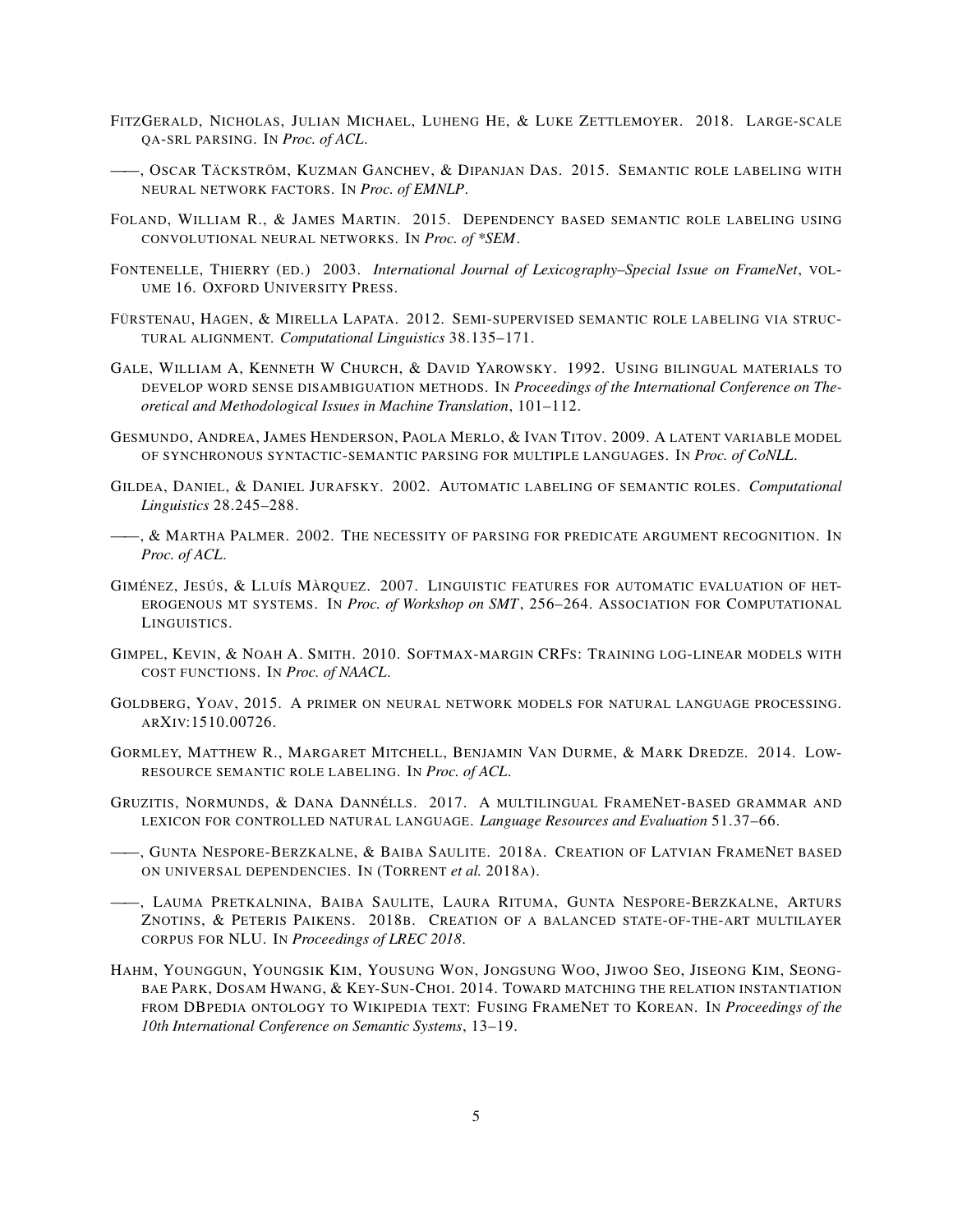- HAHM, YOUNGGYUN, JISEONG KIM, SUNGGOO KWON, & KEY-SUN CHOI. 2018. SEMI-AUTOMATIC KO-REAN FRAMENET ANNOTATION OVER KAIST TREEBANK. IN *Proceedings of the Eleventh International Conference on Language Resources and Evaluation (LREC 2018)*, ED. BY NICOLETTA CALZOLARI (CONFERENCE CHAIR), KHALID CHOUKRI, CHRISTOPHER CIERI, THIERRY DECLERCK, SARA GOGGI, KOITI HASIDA, HI-TOSHI ISAHARA, BENTE MAEGAARD, JOSEPH MARIANI, HÉLÈNE MAZO, ASUNCION MORENO, JAN ODIJK, STELIOS PIPERIDIS, & TAKENOBU TOKUNAGA, MIYAZAKI, JAPAN. EUROPEAN LANGUAGE RESOURCES ASSOCIATION (ELRA).
- HAJICˇ , JAN, MASSIMILIANO CIARAMITA, RICHARD JOHANSSON, DAISUKE KAWAHARA, MARIA ANTÒNIA MARTÍ, LLUÍS MÀRQUEZ, ADAM MEYERS, JOAKIM NIVRE, SEBASTIAN PADÓ, JAN ŠTĚPÁNEK, PAVEL STRAŇÁK, MIHAI SURDEANU, NIANWEN XUE, & YI ZHANG. 2009. THE CONLL-2009 SHARED TASK: SYNTACTIC AND SEMANTIC DEPENDENCIES IN MULTIPLE LANGUAGES. IN *Proc. of CoNLL*.
- HARRIS, ZELLIG S. 1954. DITRIBUTIONAL STRUCTURE. *Word* 10.146–62.
- HARTMANN, SILVANA, ILIA KUZNETSOV, TERESA MARTIN, & IRYNA GUREVYCH. 2017. OUT-OF-DOMAIN FRAMENET SEMANTIC ROLE LABELING. IN *Proc. of EACL*.
- HASHIMOTO, KAZUMA, CAIMING XIONG, YOSHIMASA TSURUOKA, & RICHARD SOCHER. 2017. A JOINT MANY-TASK MODEL: GROWING A NEURAL NETWORK FOR MULTIPLE NLP TASKS. IN *Proc. of EMNLP*.
- HAYOUN, AVI, & MICHAEL ELHADAD. 2016. THE HEBREW FRAMENET PROJECT. IN *Proceedings of the Tenth International Conference on Language Resources and Evaluation (LREC 2016)*, ED. BY NICOLETTA CALZO-LARI (CONFERENCE CHAIR), KHALID CHOUKRI, THIERRY DECLERCK, SARA GOGGI, MARKO GROBEL-NIK, BENTE MAEGAARD, JOSEPH MARIANI, HELENE MAZO, ASUNCION MORENO, JAN ODIJK, & STELIOS PIPERIDIS, PARIS, FRANCE. EUROPEAN LANGUAGE RESOURCES ASSOCIATION (ELRA).
- HE, LUHENG, KENTON LEE, OMER LEVY, & LUKE ZETTLEMOYER. 2018A. JOINTLY PREDICTING PREDICATES AND ARGUMENTS IN NEURAL SEMANTIC ROLE LABELING. IN *Proc. of ACL*.
- —, ——,  $\&$  ——. 2018b. Jointly predicting predicates and arguments in neural semantic ROLE LABELING. IN *Proc. of ACL*.
- ——, KENTON LEE, MIKE LEWIS, & LUKE ZETTLEMOYER. 2017. DEEP SEMANTIC ROLE LABELING: WHAT WORKS AND WHAT'S NEXT. IN *Proc. of ACL*.
- ——, MIKE LEWIS, & LUKE ZETTLEMOYER. 2015. QUESTION-ANSWER DRIVEN SEMANTIC ROLE LABELING: USING NATURAL LANGUAGE TO ANNOTATE NATURAL LANGUAGE. IN *Proc. of EMNLP*.
- HENDERSON, JAMES, PAOLA MERLO, GABRIELE MUSILLO, & IVAN TITOV. 2008. A LATENT VARIABLE MODEL OF SYNCHRONOUS PARSING FOR SYNTACTIC AND SEMANTIC DEPENDENCIES. IN *Proc. of CoNLL*.
- ——, PAOLA MERLO, IVAN TITOV, & GABRIELE MUSILLO. 2013. MULTI-LINGUAL JOINT PARSING OF SYNTAC-TIC AND SEMANTIC DEPENDENCIES WITH A LATENT VARIABLE MODEL. *Computational Linguistics* 39.949– 998.
- HERMANN, KARL MORITZ, & PHIL BLUNSOM. 2014. MULTILINGUAL MODELS FOR COMPOSITIONAL DIS-TRIBUTED SEMANTICS. IN *Proceedings of the 52nd Annual Meeting of the Association for Computational Linguistics (Volume 1: Long Papers)*, 58–68. ASSOCIATION FOR COMPUTATIONAL LINGUISTICS.
- -, Dipanjan Das, Jason Weston, & Kuzman Ganchev. 2014. Semantic frame identification with DISTRIBUTED WORD REPRESENTATIONS. IN *Proc. of ACL*.
- HOCHREITER, SEPP, & JÜRGEN SCHMIDHUBER. 1997. LONG SHORT-TERM MEMORY. *Neural Computation* 9.1735–1780.
- HONG, JISUP, & COLLIN F. BAKER. 2011. HOW GOOD IS THE CROWD AT "REAL" WSD? IN *Proceedings of the 5th Linguistic Annotation Workshop*, 30–37, PORTLAND, OREGON, USA. ASSOCIATION FOR COMPUTA-TIONAL LINGUISTICS.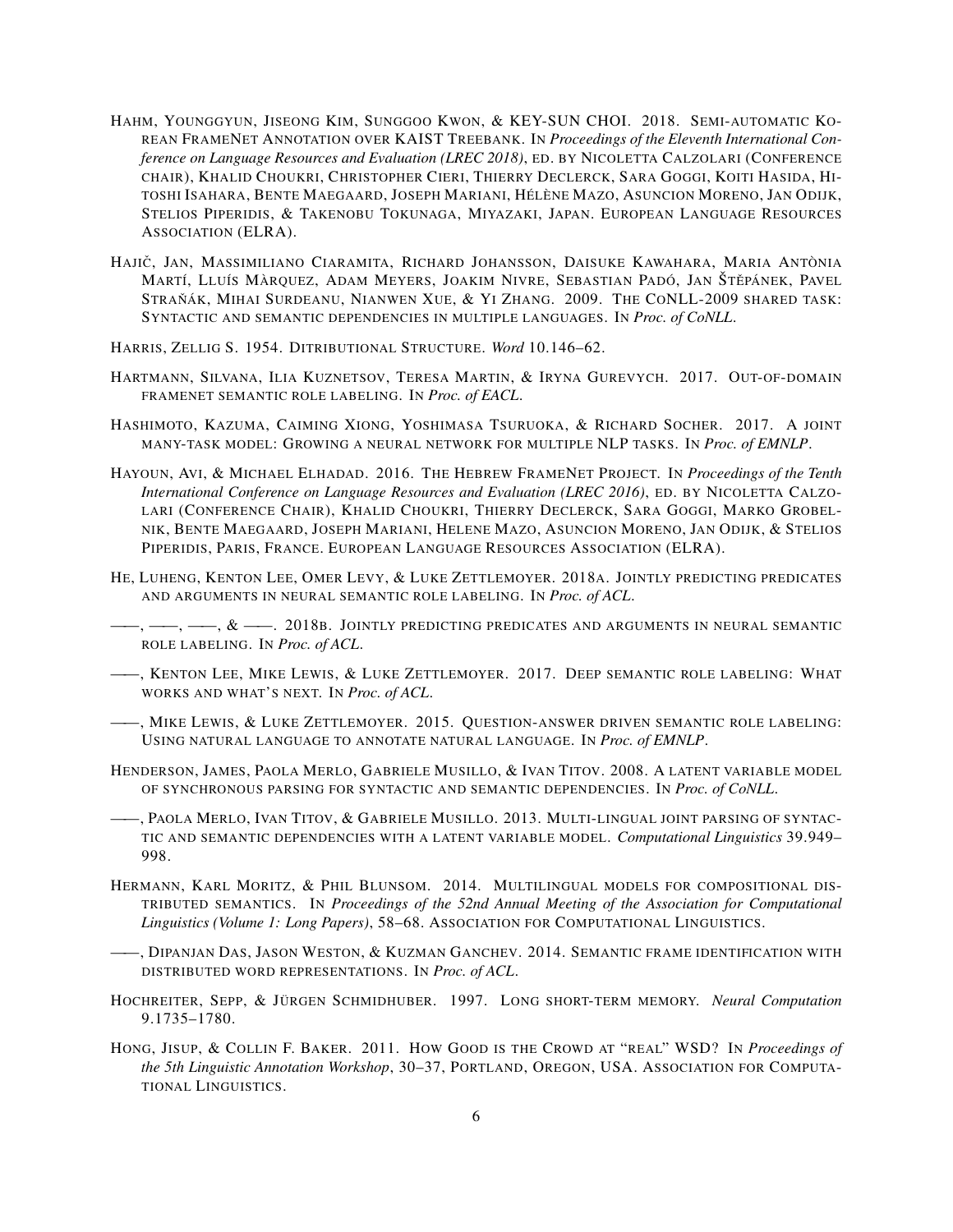- JOHANNSEN, ANDERS, HÉCTOR MARTÍNEZ ALONSO, & ANDERS SØGAARD. 2015. ANY-LANGUAGE FRAME-SEMANTIC PARSING. IN *Proc. of EMNLP*, 2062–2066.
- JOHANSSON, RICHARD. 2009. STATISTICAL BISTRATAL DEPENDENCY PARSING. IN *Proc. of EMNLP*.
- ——, & PIERRE NUGUES. 2007. LTH: SEMANTIC STRUCTURE EXTRACTION USING NONPROJECTIVE DEPEN-DENCY TREES. IN *Proc. of SemEval*.
- ——, & ——, 2008. DEPENDENCY-BASED SYNTACTIC-SEMANTIC ANALYSIS WITH PROPBANK AND NOMBANK. IN *Proc. of CoNLL*.

KINGSBURY, PAUL, & MARTHA PALMER. 2002. FROM TREEBANK TO PROPBANK. IN *Proc. of LREC*.

- KOEVA, SVETLA. 2010. LEXICON AND GRAMMAR IN BULGARIAN FRAMENET. IN *Proceedings of the Seventh conference on International Language Resources and Evaluation (LREC'10)*, ED. BY NICOLETTA CAL-ZOLARI (CONFERENCE CHAIR), KHALID CHOUKRI, BENTE MAEGAARD, JOSEPH MARIANI, JAN ODIJK, STELIOS PIPERIDIS, MIKE ROSNER, & DANIEL TAPIAS, VALLETTA, MALTA. EUROPEAN LANGUAGE RE-SOURCES ASSOCIATION (ELRA).
- KÖHN, ARNE. 2015. WHAT'S IN AN EMBEDDING? ANALYZING WORD EMBEDDINGS THROUGH MULTILINGUAL EVALUATION. IN *Proceedings of the 2015 Conference on Empirical Methods in Natural Language Processing*, 2067–2073.
- ——. 2016. EVALUATING EMBEDDINGS USING SYNTAX-BASED CLASSIFICATION TASKS AS A PROXY FOR PARSER PERFORMANCE. IN *Proceedings of the 1st Workshop on Evaluating Vector-Space Representations for NLP*, 67– 71.
- KONSTAS, IOANNIS, & FRANK KELLER. 2015. SEMANTIC ROLE LABELING IMPROVES INCREMENTAL PARSING. IN *Proc. of ACL*.
- KSHIRSAGAR, MEGHANA, SAM THOMSON, NATHAN SCHNEIDER, JAIME CARBONELL, NOAH A. SMITH, & CHRIS DYER. 2015A. FRAME-SEMANTIC ROLE LABELING WITH HETEROGENEOUS ANNOTATIONS. IN *Proceedings of the 53rd Annual Meeting of the Association for Computational Linguistics and the 7th International Joint Conference on Natural Language Processing (Volume 2: Short Papers)*, 218–224, BEIJING, CHINA. ASSOCIATION FOR COMPUTATIONAL LINGUISTICS.
- ——, SAM THOMSON, NATHAN SCHNEIDER, JAIME CARBONELL, NOAH A SMITH, & CHRIS DYER. 2015B. FRAME-SEMANTIC ROLE LABELING WITH HETEROGENEOUS ANNOTATIONS. IN *Proc. of NAACL*.
- LEE-GOLDMAN, RUSSELL, & MIRIAM R. L. PETRUCK. 2018. THEFRAMENET CONSTRUCTICON IN ACTION. IN *Constructicography: Constructicon development across languages*, ED. BY BENJAMIN LYNGFELT, LARS BORIN, KYOKO OHARA, & TIAGO TIMPONI TORRENT, 19–40. JOHN BENJAMINS PUBLISHING COMPANY.
- LEI, TAO, YUAN ZHANG, LLUÍS MÀRQUEZ I VILLODRE, ALESSANDRO MOSCHITTI, & REGINA BARZILAY. 2015. HIGH-ORDER LOW-RANK TENSORS FOR SEMANTIC ROLE LABELING. IN *Proc. of NAACL*.
- LENCI, ALESSANDRO, MARTINA JOHNSON, & GABRIELLA LAPESA. 2010. BUILDING AN ITALIAN FRAMENET THROUGH SEMI-AUTOMATIC CORPUS ANALYSIS. IN *Proceedings of the Seventh conference on International Language Resources and Evaluation (LREC'10)*, ED. BY NICOLETTA CALZOLARI (CONFERENCE CHAIR), KHALID CHOUKRI, BENTE MAEGAARD, JOSEPH MARIANI, JAN ODJIK, STELIOS PIPERIDIS, MIKE ROS-NER, & DANIEL TAPIAS, VALLETTA, MALTA. EUROPEAN LANGUAGE RESOURCES ASSOCIATION (ELRA).
- LI, JIHONG, RUIBO WANG, & YAHUI GAO. 2010A. SEQUENTIAL TAGGING OF SEMANTIC ROLES ON CHINESE FRAMENET. IN *Proceedings of the Eighth Workshop on Asian Language Resouces*, 22–29. COLING 2010 ORGANIZING COMMITTEE.
- LI, JUNHUI, GUODONG ZHOU, & HWEE TOU NG. 2010B. JOINT SYNTACTIC AND SEMANTIC PARSING OF CHINESE. IN *Proc. of ACL*.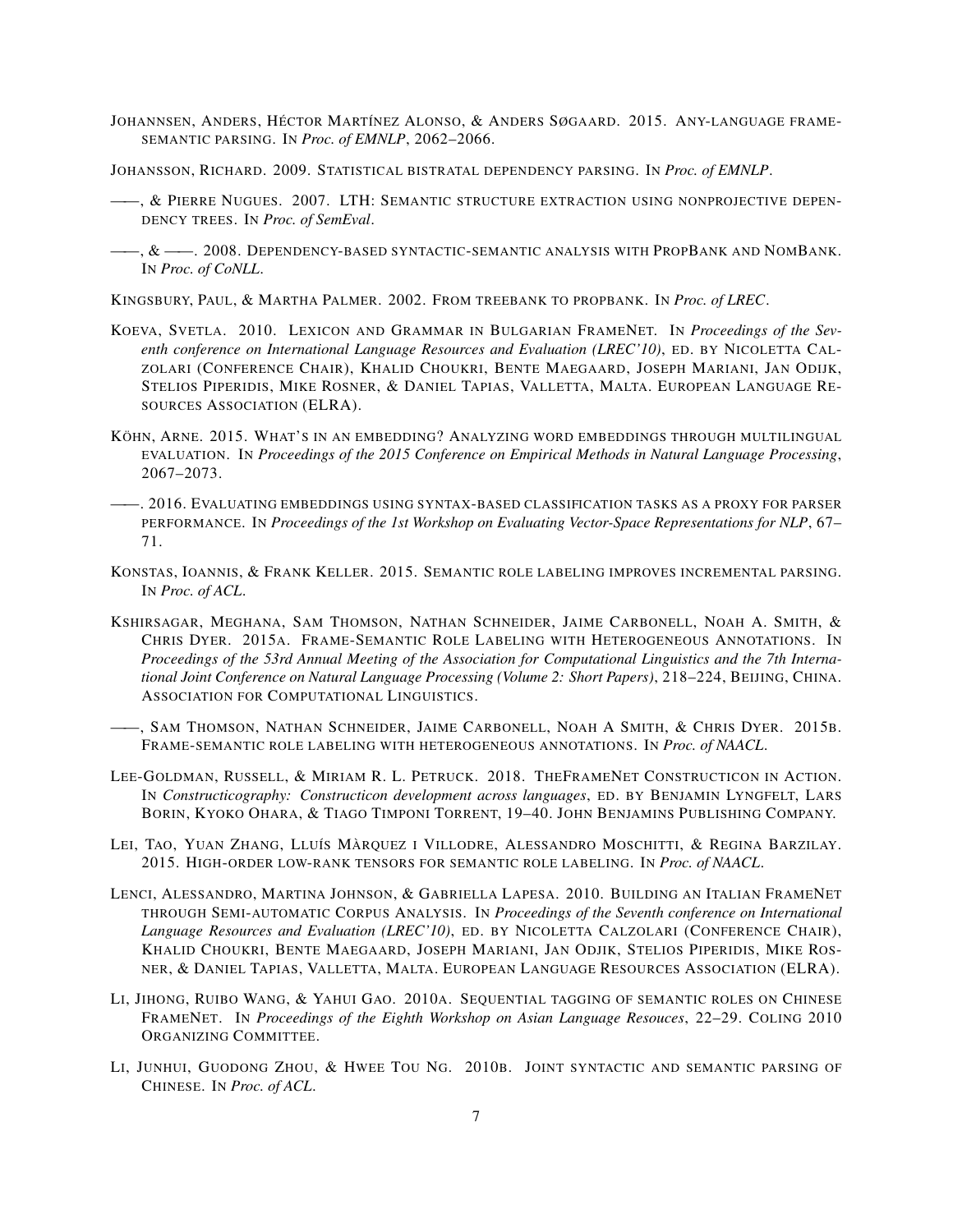- LINDÉN, KRISTER, HEIDI HALTIA, JUHA LUUKKONEN, ANTTI O LAINE, HENRI ROIVAINEN, & NIINA VÄISÄ-NEN. 2017. FINNFN 1.0: THE FINNISH FRAME SEMANTIC DATABASE. *Nordic Journal of Linguistics* 40.287– 311.
- LLUÍS, XAVIER, XAVIER CARRERAS, & LLUÍS MÀRQUEZ. 2013. JOINT ARC-FACTORED PARSING OF SYNTACTIC AND SEMANTIC DEPENDENCIES. *Transactions of the ACL* 1.219–230.
- LLUÍS, XAVIER, & LLUÍS MÀRQUEZ. 2008. A JOINT MODEL FOR PARSING SYNTACTIC AND SEMANTIC DEPEN-DENCIES. IN *Proc. of CoNLL*.
- LÖNNEKER-RODMAN, BIRTE, COLLIN BAKER, & JISUP HONG. 2008. THE NEW FRAMENET DESKTOP: A USAGE SCENARIO FOR SLOVENIAN. IN (WEBSTER *et al.* 2008), 147–154.
- LOPER, EDWARD, & STEVEN BIRD. 2002. NLTK: THE NATURAL LANGUAGE TOOLKIT. IN *In Proceedings of the ACL Workshop on Effective Tools and Methodologies for Teaching Natural Language Processing and Computational Linguistics. Philadelphia: Association for Computational Linguistics*.
- LUONG, THANG, HIEU PHAM, & CHRISTOPHER D MANNING. 2015. BILINGUAL WORD REPRESENTATIONS WITH MONOLINGUAL QUALITY IN MIND. IN *Proc. of Workshop of VSM in NLP*, 151–159.
- LYNGFELT, BENJAMIN, LARS BORIN, KYOKO OHARA, & TIAGO TIMPONI TORRENT (EDS.) 2018. *Constructicography: Constructicon development across languages*. JOHN BENJAMINS PUBLISHING COMPANY.
- MARCHEGGIANI, DIEGO, JOOST BASTINGS, & IVAN TITOV. 2018. EXPLOITING SEMANTICS IN NEURAL MA-CHINE TRANSLATION WITH GRAPH CONVOLUTIONAL NETWORKS. IN *Proc. of NAACL*.
- MARCUS, MITCHELL P., MARY ANN MARCINKIEWICZ, & BEATRICE SANTORINI. 1993. BUILDING A LARGE ANNOTATED CORPUS OF ENGLISH: THE PENN TREEBANK. *Computational Linguistics* 19.313–330.
- MATOS, ELY, & TIAGO TORRENT. 2016. A FLEXIBLE TOOL FOR AN ENRICHED FRAMENET. IN *9th International Conference on Construction Grammar (ICCG9)*. FEDERAL UNIVERSITY OF JUIZ DE FORA.
- MEYERS, ADAM, RUTH REEVES, CATHERINE MACLEOD, RACHEL SZEKELY, VERONIKA ZIELINSKA, BRIAN YOUNG, & RALPH GRISHMAN. 2004. THE NOMBANK PROJECT: AN INTERIM REPORT. IN *Proc. of NAACL*.
- MIKOLOV, TOMAS, KAI CHEN, GREGORY S. CORRADO, & JEFFREY DEAN, 2013. EFFICIENT ESTIMATION OF WORD REPRESENTATIONS IN VECTOR SPACE. ARXIV:1301.3781.
- MOHIT, BEHRANG, NATHAN SCHNEIDER, RISHAV BHOWMICK, KEMAL OFLAZER, & NOAH A. SMITH. 2012. RECALL-ORIENTED LEARNING OF NAMED ENTITIES IN ARABIC WIKIPEDIA. IN *Proc. of EACL*.
- MOSCHITTI, ALESSANDRO. 2008. KERNEL METHODS, SYNTAX AND SEMANTICS FOR RELATIONAL TEXT CATE-GORIZATION. IN *Proc. of CIKM*, 253–262. ACM.
- ——, SILVIA QUARTERONI, ROBERTO BASILI, & SURESH MANANDHAR. 2007. EXPLOITING SYNTACTIC AND SHALLOW SEMANTIC KERNELS FOR QUESTION ANSWER CLASSIFICATION. IN *Proc. of ACL*, 776–783.
- MULCAIRE, PHOEBE, SWABHA SWAYAMDIPTA, & NOAH SMITH. 2018. POLYGLOT SEMANTIC ROLE LABELING. IN *Proc. of ACL*.
- NAIR, VINOD, & GEOFFREY E. HINTON. 2010. RECTIFIED LINEAR UNITS IMPROVE RESTRICTED BOLTZMANN MACHINES. IN *Proc. of ICML*.
- NARADOWSKY, JASON, SEBASTIAN RIEDEL, & DAVID A. SMITH. 2012. IMPROVING NLP THROUGH MARGINAL-IZATION OF HIDDEN SYNTACTIC STRUCTURE. IN *Proc. of EMNLP*.
- NARAYANAN, SRINI, & SANDA HARABAGIU. 2004. QUESTION ANSWERING BASED ON SEMANTIC STRUCTURES. IN *Proc. of ICCL*, P. 693. ASSOCIATION FOR COMPUTATIONAL LINGUISTICS.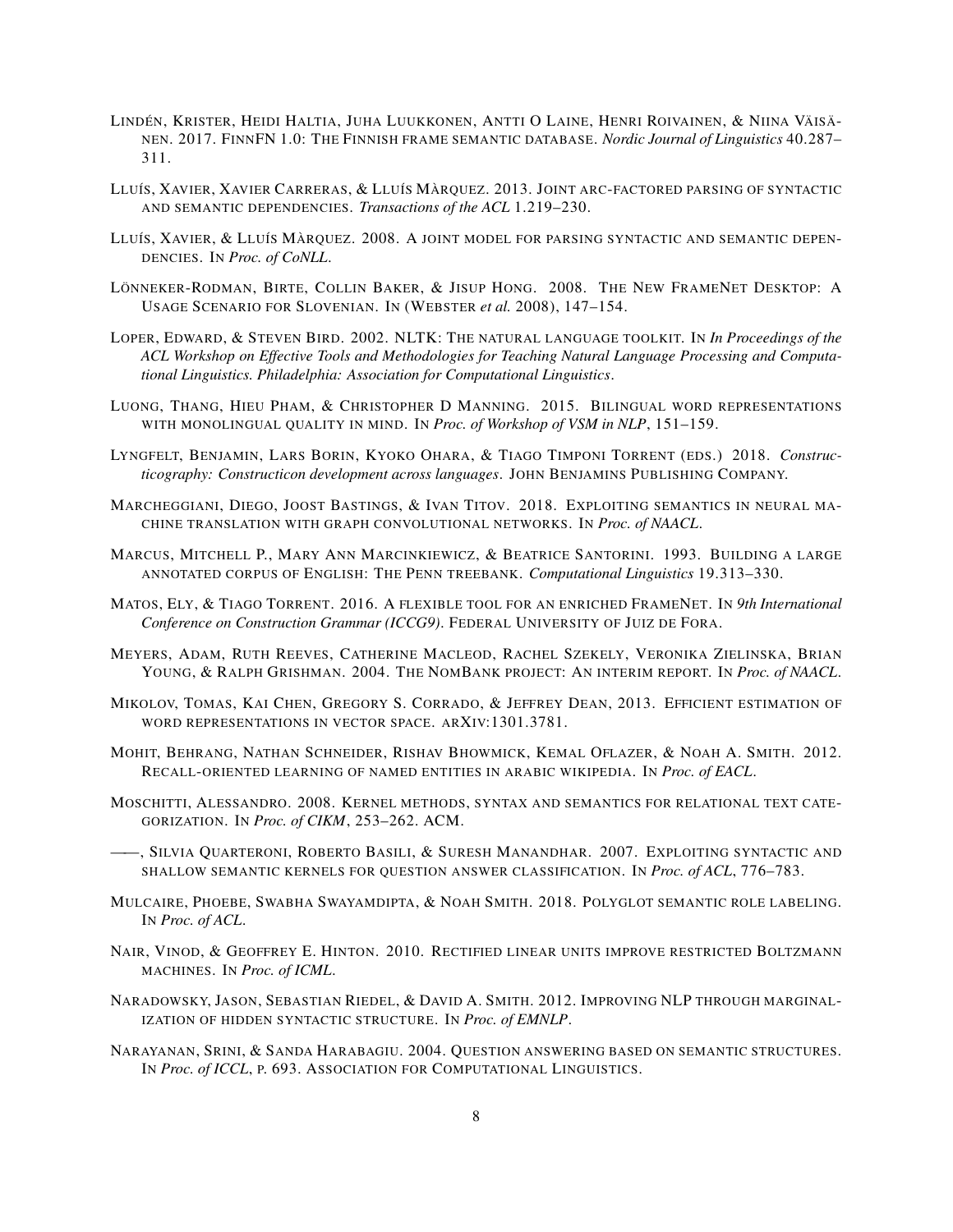- NIMB, SANNI. 2018. THE DANISH FRAMENET LEXICON: METHOD AND LEXICAL COVERAGE. IN *Proceedings of the International FameNet Workshop 2018: Multilingual FrameNets and Constructions*, 48–52.
- OEPEN, STEPHAN, MARCO KUHLMANN, YUSUKE MIYAO, DANIEL ZEMAN, DAN FLICKINGER, JAN HAJIC, ANGELINA IVANOVA, & YI ZHANG. 2014. SEMEVAL 2014 TASK 8: BROAD-COVERAGE SEMANTIC DEPEN-DENCY PARSING. IN *Proc. of SemEval*.
- OHARA, KYOKO. 2012. SEMANTIC ANNOTATIONS IN JAPANESE FRAMENET: COMPARING FRAMES IN JAPANESE AND ENGLISH. IN *Proceedings of the Eight International Conference on Language Resources and Evaluation (LREC'12)*, ED. BY NICOLETTA CALZOLARI (CONFERENCE CHAIR), KHALID CHOUKRI, THIERRY DECLERCK, MEHMET UGUR DOGAN, BENTE MAEGAARD, JOSEPH MARIANI, JAN ODIJK, & STE-LIOS PIPERIDIS, ISTANBUL, TURKEY. EUROPEAN LANGUAGE RESOURCES ASSOCIATION (ELRA).
- ——, SEIKO FUJII, SHUN ISHIZAKI, TOSHIO OHORI, HIROAKI SAITO, & RYOKO SUZUKI. 2004. THE JAPANESE FRAMENET PROJECT; AN INTRODUCTION. IN *Proceedings of the Workshop on Building Lexical Resources from Semantically Annotated Corpora*, ED. BY CHARLES J. FILLMORE, MANFRED PINKAL, COLLIN F. BAKER, & KATRIN ERK, 9–12, LISBON. LREC 2004.
- PADÓ, SEBASTIAN, & MIRELLA LAPATA. 2009. CROSS-LINGUAL ANNOTATION PROJECTION FOR SEMANTIC ROLES. *Journal of Artificial Intelligence Research* 36.307–340.
- PALMER, ALEXIS, & CAROLINE SPORLEDER. 2010. EVALUATING FRAMENET-STYLE SEMANTIC PARSING: THE ROLE OF COVERAGE GAPS IN FRAMENET. IN *Proc. of COLING*.
- PALMER, MARTHA, DANIEL GILDEA, & PAUL KINGSBURY. 2005A. THE PROPOSITION BANK: AN ANNOTATED CORPUS OF SEMANTIC ROLES. *Computational Linguistics* 31.71–106.
- ——, ——, & ——. 2005B. THE PROPOSITION BANK: AN ANNOTATED CORPUS OF SEMANTIC ROLES. *Computational Linguistics* 31.71–106.
- PAVLICK, ELLIE, TRAVIS WOLFE, PUSHPENDRE RASTOGI, CHRIS CALLISON-BURCH, MARK DREDZE, & BEN-JAMIN VAN DURME. 2015. FRAMENET+: FAST PARAPHRASTIC TRIPLING OF FRAMENET. IN *Proc. of ACL*, VOLUME 2, 408–413.
- PEDERSEN, BOLETTE, SANNI NIMB, ANDERS SØGAARD, MAREIKE HARTMANN, & SUSSI OLSEN. 2018. A DANISH FRAMENET LEXICON AND AN ANNOTATED CORPUS USED FOR TRAINING AND EVALUATING A SE-MANTIC FRAME CLASSIFIER. IN *Proc. of LREC*.
- PENG, HAO, SAM THOMSON, & NOAH A. SMITH. 2017. DEEP MULTITASK LEARNING FOR SEMANTIC DEPEN-DENCY PARSING. IN *Proc. of ACL*.
- ——, SAM THOMSON, SWABHA SWAYAMDIPTA, & NOAH A. SMITH, 2018. LEARNING JOINT SEMANTIC PARSERS FROM DISJOINT DATA. ARXIV:1804.05990.
- PETRUCK, MIRIAM. 2009. TYPOLOGICAL CONSIDERATIONS IN CONSTRUCTING A HEBREW FRAMENET. IN *Multilingual FrameNets in Computational Lexicography*, ED. BY HANS C. BOAS, 183–205. MOUTON.
- PETRUCK, MIRIAM R. L., 2014. THE SISTERHOOD OF FRAME SEMANTICS AND CONSTRUCTION GRAMMAR. PA-PER PRESENTED AT THEME SESSION IN HONOR OF CHARLES J. FILLMORE, INTERNATIONAL CONFERENCE ON CONSTRUCTION GRAMMAR (ICCG-8).
- PRADHAN, SAMEER, ALESSANDRO MOSCHITTI, NIANWEN XUE, HWEE TOU NG, ANDERS BJÖRKELUND, OLGA URYUPINA, YUCHEN ZHANG, & ZHI ZHONG. 2013. TOWARDS ROBUST LINGUISTIC ANALYSIS USING ONTONOTES. IN *Proc. of CoNLL*.
- ——, ALESSANDRO MOSCHITTI, NIANWEN XUE, OLGA URYUPINA, & YUCHEN ZHANG. 2012. CONLL-2012 SHARED TASK: MODELING MULTILINGUAL UNRESTRICTED COREFERENCE IN ONTONOTES. IN *Proc. of EMNLP*.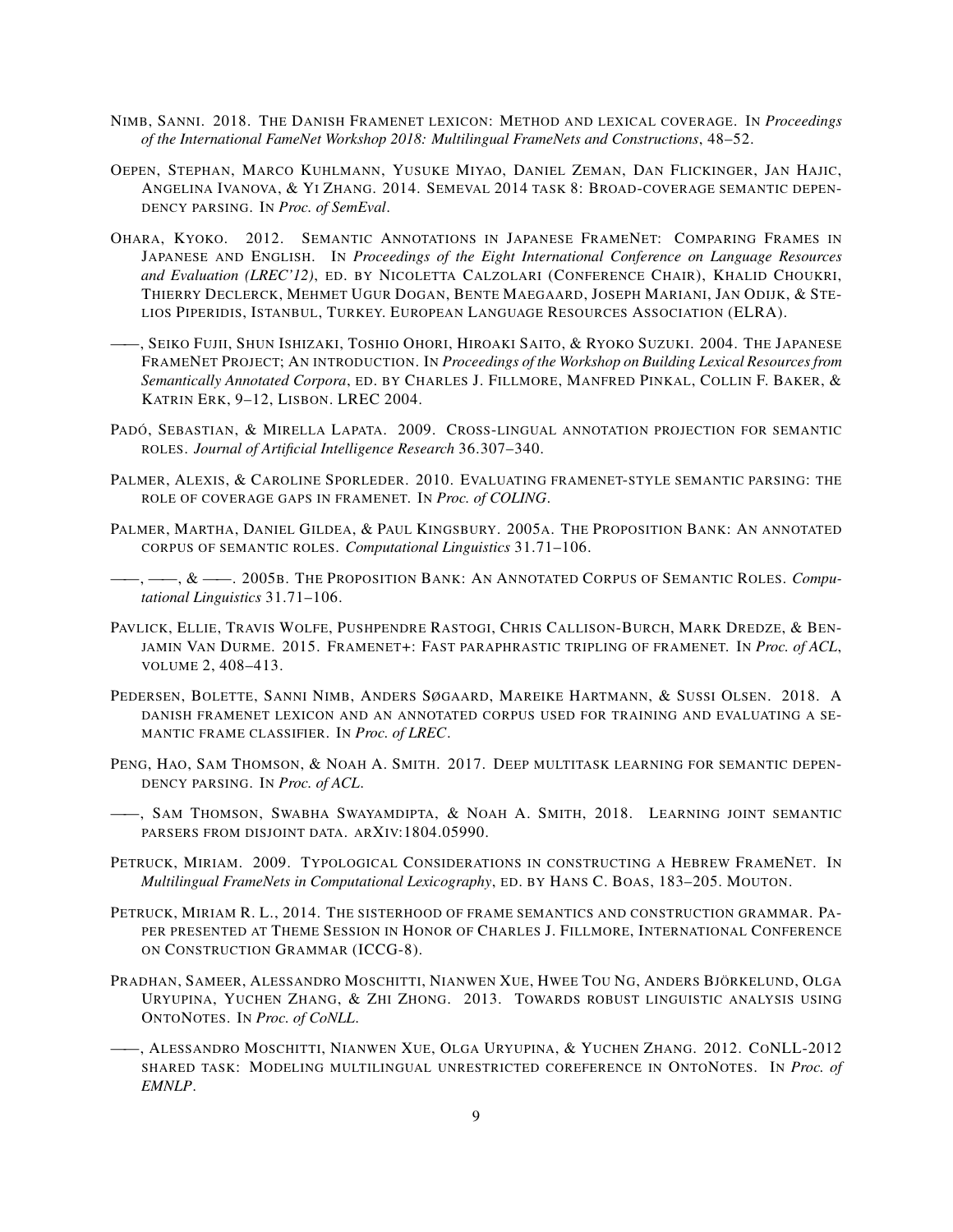- PUNYAKANOK, VASIN, DAN ROTH, & WEN-TAU YIH. 2008. THE IMPORTANCE OF SYNTACTIC PARSING AND INFERENCE IN SEMANTIC ROLE LABELING. *Computational Linguistics* 34.257–287.
- QIAN, FENG, LEI SHA, BAOBAO CHANG, LU CHEN LIU, & MING ZHANG. 2017. SYNTAX AWARE LSTM MODEL FOR SEMANTIC ROLE LABELING. IN *Proc. of EMNLP*.
- RASTOGI, PUSHPENDRE, & BENJAMIN VAN DURME. 2014. AUGMENTING FRAMENET VIA PPDB. IN *Proc. of Workshop on EVENTS*.
- REISINGER, DREW, RACHEL RUDINGER, FRANCIS FERRARO, CRAIG HARMAN, KYLE RAWLINS, & BENJAMIN VAN DURME. 2015. SEMANTIC PROTO-ROLES. *Transactions of the Association for Computational Linguistics* 3.475–488.
- ROTH, MICHAEL, 2017. IMPROVING FRAME SEMANTIC PARSING VIA DEPENDENCY PATH EMBEDDINGS.
- ——, & MIRELLA LAPATA. 2015A. CONTEXT-AWARE FRAME-SEMANTIC ROLE LABELING. *Transactions of the Association for Computational Linguistics* 3.449–460.
- ——, & ——. 2015B. CONTEXT-AWARE FRAME-SEMANTIC ROLE LABELING. *Transactions of the ACL* 3.449–460.
- $\longrightarrow$ ,  $\& \longrightarrow$ , 2016. Neural semantic role labeling with dependency path embeddings. ARXIV:1605.07515.
- **——, & KRISTIAN WOODSEND. 2014. COMPOSITION OF WORD REPRESENTATIONS IMPROVES SEMANTIC ROLE** LABELLING. IN *Proc. of EMNLP*.
- RUPPENHOFER, JOSEF, MICHAEL ELLSWORTH, MIRIAM RL PETRUCK, CHRISTOPHER R JOHNSON, & JAN SCHEFFCZYK, 2010A. FRAMENET II: EXTENDED THEORY AND PRACTICE.
- ——, JONAS SUNDE, & MANFRED PINKAL. 2010B. GENERATING FRAMENETS OF VARIOUS GRANULARI-TIES: THE FRAMENET TRANSFORMER. IN *Proceedings of the Seventh conference on International Language Resources and Evaluation (LREC'10)*, ED. BY NICOLETTA CALZOLARI (CONFERENCE CHAIR), KHALID CHOUKRI, BENTE MAEGAARD, JOSEPH MARIANI, JAN ODIJK, STELIOS PIPERIDIS, MIKE ROSNER, & DANIEL TAPIAS, VALLETTA, MALTA. EUROPEAN LANGUAGE RESOURCES ASSOCIATION (ELRA).
- SARAWAGI, SUNITA, WILLIAM W COHEN, & OTHERS. 2004. SEMI-MARKOV CONDITIONAL RANDOM FIELDS FOR INFORMATION EXTRACTION. IN *Proc. of NIPS*, VOLUME 17.
- SATO, HIROAKI. 2008. NEW FUNCTIONS OF FRAMESQL FOR MULTILINGUAL FRAMENETS. IN *Proceedings of the Sixth International Language Resources and Evaluation (LREC'08)*, ED. BY EUROPEAN LANGUAGE RE-SOURCES ASSOCIATION (ELRA), MARRAKECH, MOROCCO.
- SHEN, DAN, & MIRELLA LAPATA. 2007. USING SEMANTIC ROLES TO IMPROVE QUESTION ANSWERING. IN *Proc. of EMNLP-CoNLL*.
- SIKOS, JENNIFER, & SEBASTIAN PADÓ. 2018. USING EMBEDDINGS TO COMPARE FRAMENET FRAMES ACROSS LANGUAGES. IN *Proceedings of the First Workshop on Linguistic Resources for Natural Language Processing*, 91–101. ASSOCIATION FOR COMPUTATIONAL LINGUISTICS.
- SØGAARD, ANDERS, & YOAV GOLDBERG. 2016. DEEP MULTI-TASK LEARNING WITH LOW LEVEL TASKS SU-PERVISED AT LOWER LAYERS. IN *Proc. of ACL*.
- ——, BARBARA PLANK, & HECTOR MARTINEZ ALONSO. 2015. USING FRAME SEMANTICS FOR KNOWLEDGE EXTRACTION FROM TWITTER. IN *Proc. of AAAI*.
- STEEDMAN, MARK. 2000. INFORMATION STRUCTURE AND THE SYNTAX-PHONOLOGY INTERFACE. *Linguistic Inquiry* 31.649–689.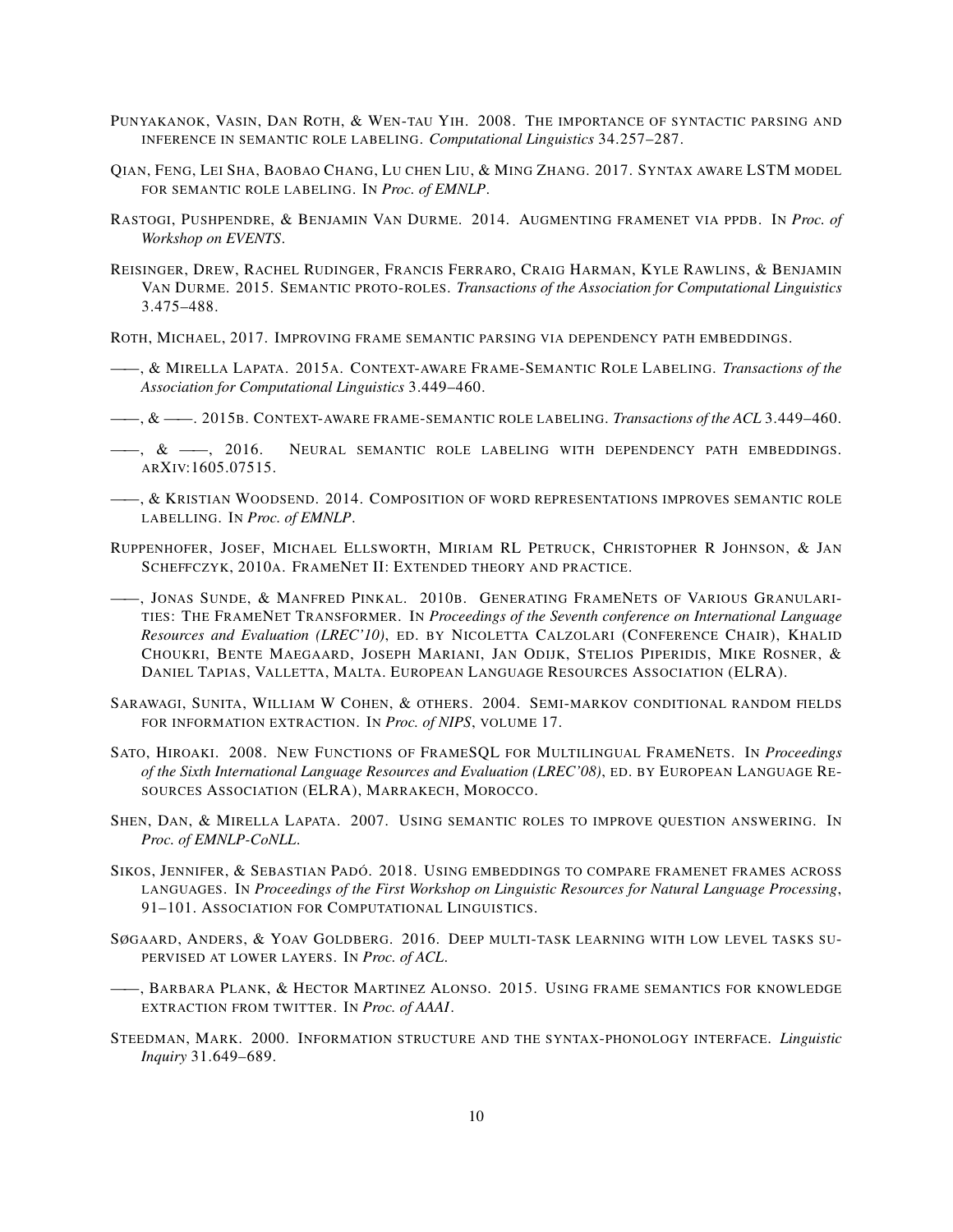- STRUBELL, EMMA, PATRICK VERGA, DANIEL ANDOR, DAVID WEISS, & ANDREW MCCALLUM, 2018. LINGUISTICALLY-INFORMED SELF-ATTENTION FOR SEMANTIC ROLE LABELING. ARXIV:1804.08199.
- SUBIRATS, CARLOS. 2009. SPANISH FRAMENET: A FRAME-SEMANTIC ANALYSIS OF THE SPANISH LEXICON. IN *Multilingual FrameNets in Computational Lexicography: Methods and Applications*, ED. BY HANS BOAS, 135–162. BERLIN/NEW YORK: MOUTON DE GRUYTER.
- SURDEANU, MIHAI, SANDA HARABAGIU, JOHN WILLIAMS, & PAUL AARSETH. 2003. USING PREDICATE-ARGUMENT STRUCTURES FOR INFORMATION EXTRACTION. IN *Proc. of ACL*.
- ——, RICHARD JOHANSSON, ADAM MEYERS, LLUÍS MÀRQUEZ, & JOAKIM NIVRE. 2008. THE CONLL-2008 SHARED TASK ON JOINT PARSING OF SYNTACTIC AND SEMANTIC DEPENDENCIES. IN *Proc. of CoNLL*.
- SUTSKEVER, ILYA, ORIOL VINYALS, & QUOC V LE. 2014. SEQUENCE TO SEQUENCE LEARNING WITH NEURAL NETWORKS. IN *Proc. of NIPS*.
- SUTTON, CHARLES, & ANDREW MCCALLUM. 2005. JOINT PARSING AND SEMANTIC ROLE LABELING. IN *Proc. of CoNLL*.
- SWAYAMDIPTA, SWABHA, MIGUEL BALLESTEROS, CHRIS DYER, & NOAH A. SMITH. 2016. GREEDY, JOINT SYNTACTIC-SEMANTIC PARSING WITH STACK LSTMS. IN *Proc. of CoNLL*.
- ——, SAM THOMSON, CHRIS DYER, & NOAH A. SMITH, 2017. FRAME-SEMANTIC PARSING WITH SOFTMAX-MARGIN SEGMENTAL RNNS AND A SYNTACTIC SCAFFOLD. ARXIV:1706.09528.
- TÄCKSTRÖM, OSCAR, KUZMAN GANCHEV, & DIPANJAN DAS. 2015. EFFICIENT INFERENCE AND STRUCTURED LEARNING FOR SEMANTIC ROLE LABELING. *Transactions of the ACL* 3.29–41.
- TAN, ZHIXING, MINGXUAN WANG, JUN XIE, YIDONG CHEN, & XIAODONG SHI. 2018. DEEP SEMANTIC ROLE LABELING WITH SELF-ATTENTION. IN *Proc. of AAAI*.
- TITOV, IVAN, JAMES HENDERSON, PAOLA MERLO, & GABRIELE MUSILLO. 2009. ONLINE GRAPH PLANARISA-TION FOR SYNCHRONOUS PARSING OF SEMANTIC AND SYNTACTIC DEPENDENCIES. IN *Proc. of IJCAI*.
- ——, & ALEXANDRE KLEMENTIEV. 2012. A BAYESIAN APPROACH TO UNSUPERVISED SEMANTIC ROLE INDUC-TION. IN *Proc. of EACL*.
- TONELLI, SARA, & EMANUELE PIANTA. 2008. FRAME INFORMATION TRANSFER FROM ENGLISH TO ITALIAN. IN *Proceedings of the Sixth International Language Resources and Evaluation (LREC'08)*, ED. BY EUROPEAN LANGUAGE RESOURCES ASSOCIATION (ELRA), MARRAKECH, MOROCCO.
- $-,\,\&\,\_\!\_\!\_$  2009. A novel approach to mapping FrameNet lexical units to WordNet synsets. In *Proceedings of IWCS-8*, TILBURG, THE NETHERLANDS.
- TORRENT, TIAGO TIMPONI, LARS BORIN, & COLLIN F. BAKER (EDS.) 2018A. *Proceedings of the International FameNet Workshop 2018: Multilingual FrameNets and Constructions*, MIYAZAKI, JAPAN.
- ——, ELY EDISON DA SILVA MATOS, LUDMILA LAGE, ADRIELI LAVIOLA, TATIANE DA SILVA TAVARES, VÂ-NIA GOMES DE ALMEIDA, & NATÁLIA SIGILIANO. 2018B. TOWARDS CONTINUITY BETWEEN THE LEXICON AND THE CONSTRUCTICON IN FRAMENET BRASIL. *Constructicography: Constructicon development across languages* 22.107.
- ——, MICHAEL ELLSWORTH, COLLIN F. BAKER, & ELY EDISON DA SILVA MATOS. 2018C. THE MULTILIN-GUAL FRAMENET SHARED ANNOTATION TASK: A PRELIMINARY REPORT. IN *Proceedings of the International FrameNet Workshop 2018: Multilingual FrameNets and Constructicons*, ED. BY TIAGO TIMPONI TORRENT, LARS BORIN, & COLLIN F. BAKER, 62–68. LREC.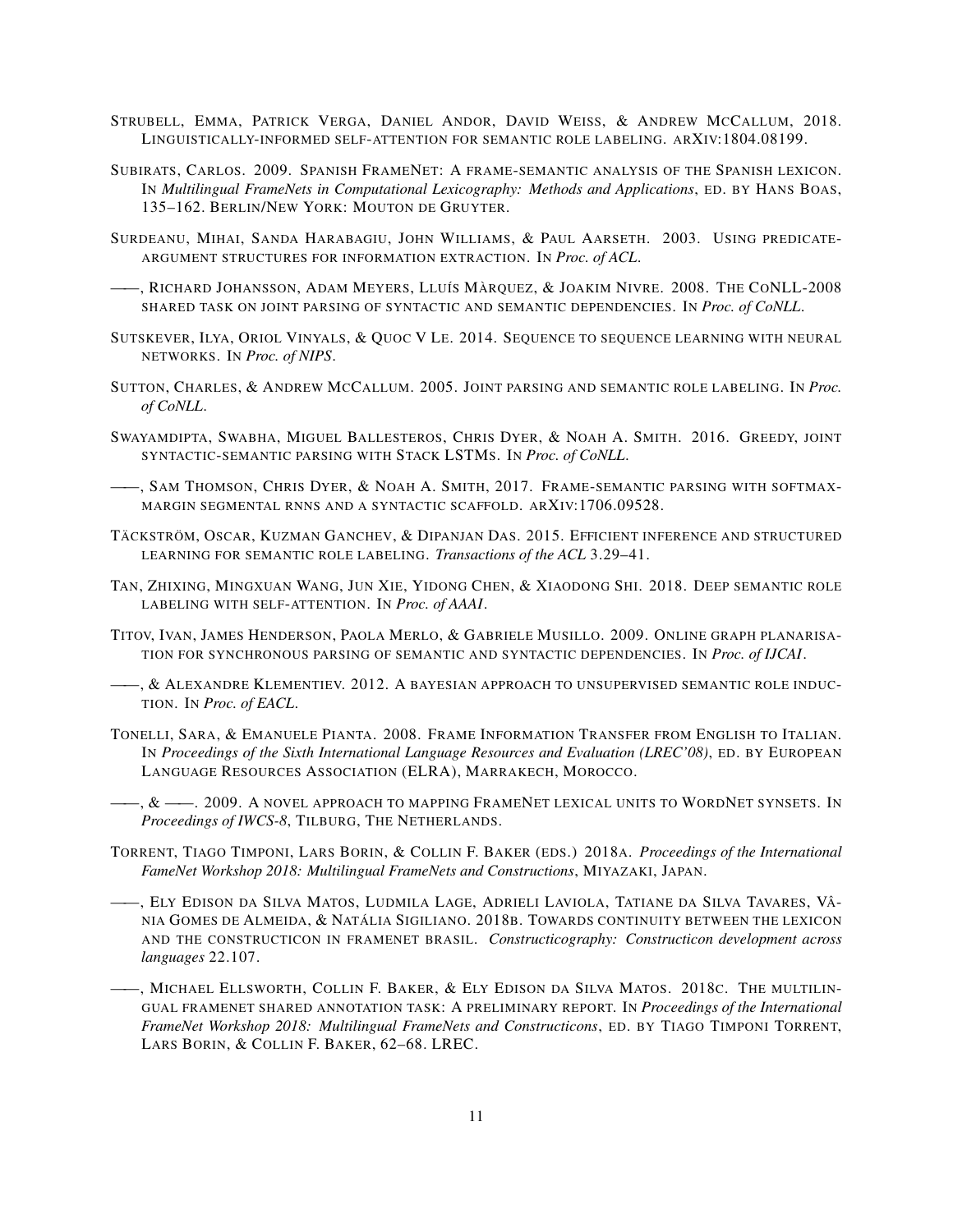- ——, MARIA MARGARIDA MARTINS SALOMÃO, & SIMONE R PERON. 2014. COPA 2014 FRAMENET BRASIL: A FRAME-BASED TRILINGUAL ELECTRONIC DICTIONARY FOR THE FOOTBALL WORLD CUP. IN *Proceedings of 25th COLING: System Demonstrations*.
- TOUTANOVA, KRISTINA, ARIA HAGHIGHI, & CHRISTOPHER D. MANNING. 2008. A GLOBAL JOINT MODEL FOR SEMANTIC ROLE LABELING. *Computational Linguistics* 34.161–191.
- TOWNS, J., T. COCKERILL, M. DAHAN, I. FOSTER, K. GAITHER, A. GRIMSHAW, V. HAZLEWOOD, S. LATHROP, D. LIFKA, G. D. PETERSON, R. ROSKIES, J. R. SCOTT, & N. WILKINS-DIEHR. 2014. XSEDE: ACCELER-ATING SCIENTIFIC DISCOVERY. *Computing in Science & Engineering* 16.62–74.
- TSVETKOV, YULIA, MANAAL FARUQUI, WANG LING, GUILLAUME LAMPLE, & CHRIS DYER. 2015. EVALUA-TION OF WORD VECTOR REPRESENTATIONS BY SUBSPACE ALIGNMENT. IN *Proceedings of the 2015 Conference on Empirical Methods in Natural Language Processing*, 2049–2054.
- UPADHYAY, SHYAM, KAI-WEI CHANG, MATT TADDY, ADAM KALAI, & JAMES ZOU. 2017. BEYOND BILIN-GUAL: MULTI-SENSE WORD EMBEDDINGS USING MULTILINGUAL CONTEXT. IN *Proceedings of the 2nd Workshop on Representation Learning for NLP*, 101–110. ASSOCIATION FOR COMPUTATIONAL LINGUISTICS.
- ——, MANAAL FARUQUI, CHRIS DYER, & DAN ROTH. 2016. CROSS-LINGUAL MODELS OF WORD EMBEDDINGS: AN EMPIRICAL COMPARISON. IN *Proceedings of the 54th Annual Meeting of the Association for Computational Linguistics (Volume 1: Long Papers)*, 1661–1670. ASSOCIATION FOR COMPUTATIONAL LINGUISTICS.
- CULO, OLIVER. 2013. CONSTRUCTIONS-AND-FRAMES ANALYSIS OF TRANSLATIONS: THE INTERPLAY OF SYNTAX AND SEMANTICS IN TRANSLATIONS BETWEEN ENGLISH AND GERMAN. *Constructions and Frames* 5.143–167.
- VENTURI, GIULIA, ALESSANDRO LENCI, SIMONETTA MONTEMAGN, EVA MARIA VECCHI, MARIA TERESA SAGRI, & DANIELA TISCORNIA. 2009. TOWARDS A FRAMENET RESOURCE FOR THE LEGAL DOMAIN. IN *Proceedings of the Third Workshop on Legal Ontologies and Artificial Intelligence Techniques*, BARCELONA, SPAIN.
- VIRK, SHAFQAT MUMTAZ, PHILIPPE MULLER, & JULIETTE CONRATH. 2016. A SUPERVISED APPROACH FOR ENRICHING THE RELATIONAL STRUCTURE OF FRAME SEMANTICS IN FRAMENET. IN *Proceedings of COLING 2016, the 26th International Conference on Computational Linguistics: Technical Papers*, 3542–3552, OSAKA, JAPAN. THE COLING 2016 ORGANIZING COMMITTEE.
- ——, & K. V. S. PRASAD. 2018. TOWARDS HINDI/URDU FRAMENETS VIA THE MULTILINGUAL FRAMENET. IN *Proceedings of the International FameNet Workshop 2018: Multilingual FrameNets and Constructions*, 66–71.
- VOSSEN, PIEK, ANTSKE FOKKENS, ISA MAKS, & CHANTAL VAN SON. 2018. TOWARDS AN OPEN DUTCH FRAMENET LEXICON AND CORPUS. IN *Proceedings of the International FameNet Workshop 2018: Multilingual FrameNets and Constructions*.
- WEBSTER, JONATHAN, NANCY IDE, & ALEX CHENGYU FANG (EDS.) 2008. *Proceedings of The First International Conference on Global Interoperability for Language Resources*, HONG KONG. CITY UNIVERSITY.
- WEISCHEDEL, RALPH, MARTHA PALMER, MITCHELL MARCUS, EDUARD HOVY, SAMEER PRADHAN, LANCE RAMSHAW, NIANWEN XUE, ANN TAYLOR, JEFF KAUFMAN, MICHELLE FRANCHINI, & OTHERS. 2013. ONTONOTES RELEASE 5.0 LDC2013T19. *Linguistic Data Consortium, Philadelphia, PA* .
- WU, DEKAI, & PASCALE FUNG. 2009. SEMANTIC ROLES FOR SMT: A HYBRID TWO-PASS MODEL. IN *Proc. of ACL*, 13–16. ASSOCIATION FOR COMPUTATIONAL LINGUISTICS.
- XUE, NIANWEN, & MARTHA PALMER. 2004. CALIBRATING FEATURES FOR SEMANTIC ROLE LABELING. IN *Proc. of EMNLP*.